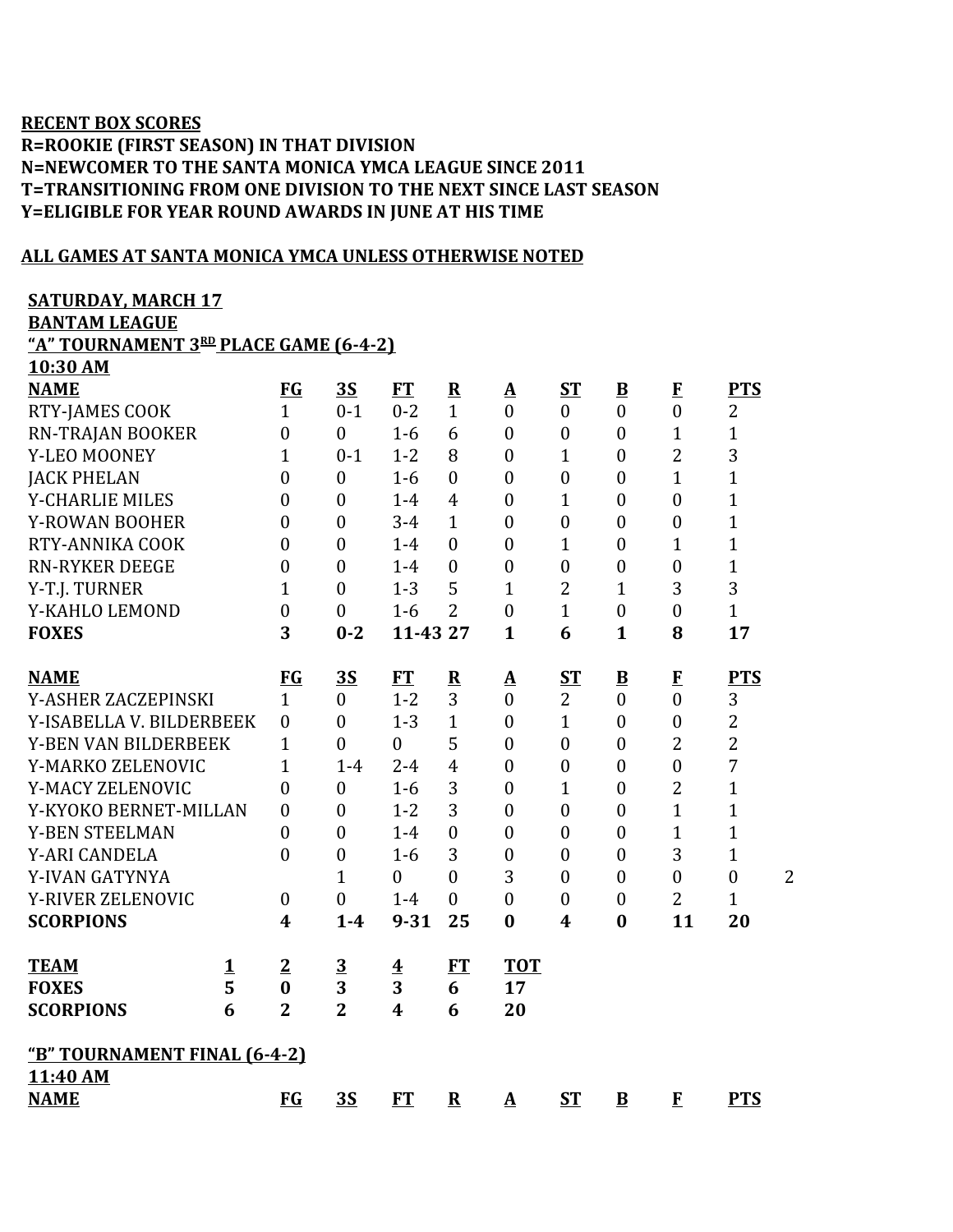| <b>RTY-AIDEN LIN</b>                      |          | 0                | $\boldsymbol{0}$        | $1 - 2$                 | $\boldsymbol{0}$ | $\mathbf{1}$                            | $\mathbf 1$      | $\boldsymbol{0}$        | $\boldsymbol{0}$ | $\mathbf{1}$   |   |
|-------------------------------------------|----------|------------------|-------------------------|-------------------------|------------------|-----------------------------------------|------------------|-------------------------|------------------|----------------|---|
| <b>Y-ASHER ENG</b>                        |          | $\boldsymbol{0}$ | $\boldsymbol{0}$        | $1 - 1$                 | $\overline{2}$   | $\boldsymbol{0}$                        | $\mathbf{1}$     | $\boldsymbol{0}$        | 1                | 1              |   |
| <b>RN-MATEO POLSTER</b>                   |          | $\overline{0}$   | $\boldsymbol{0}$        | $1 - 1$                 | $\overline{4}$   | $\boldsymbol{0}$                        | $\boldsymbol{0}$ | $\boldsymbol{0}$        | $\overline{2}$   | 1              |   |
| Y-PARKER CAPPICCILLE                      |          |                  | 3                       | $\boldsymbol{0}$        | $2 - 4$          | 6                                       | $\boldsymbol{0}$ | $\mathbf 1$             | $\mathbf{1}$     | $\overline{2}$ | 8 |
| <b>Y-OSCAR HUGHES</b>                     |          | $\boldsymbol{0}$ | $\boldsymbol{0}$        | $1-6$                   | $\boldsymbol{0}$ | $\boldsymbol{0}$                        | $\mathbf{1}$     | $\boldsymbol{0}$        | $\boldsymbol{0}$ | $\mathbf{1}$   |   |
| Y-MAX BARACY                              |          | 1                | $\boldsymbol{0}$        | $1 - 2$                 | 6                | $\boldsymbol{0}$                        | $\mathbf 1$      | 1                       | $\overline{2}$   | 3              |   |
| <b>R-BENJAMIN CANTOR</b>                  |          | $\overline{0}$   | $\boldsymbol{0}$        | $1 - 4$                 | $\overline{2}$   | $\mathbf{1}$                            | $\overline{2}$   | $\overline{0}$          | $\boldsymbol{0}$ | $\mathbf{1}$   |   |
| Y-DAGMAWI AYELE                           |          | 2                | $\boldsymbol{0}$        | $\boldsymbol{0}$        | 7                | $\boldsymbol{0}$                        | $\mathbf 1$      | $\boldsymbol{0}$        | $\boldsymbol{0}$ | $\overline{4}$ |   |
| Y-MOHAMED JAHROMI                         |          | 3                | $\boldsymbol{0}$        | $\boldsymbol{0}$        | 8                | $\boldsymbol{0}$                        | $\boldsymbol{0}$ | $\boldsymbol{0}$        | $\mathbf 1$      | 6              |   |
| <b>TYPHOON</b>                            |          | 9                | $\bf{0}$                | $8 - 20$                | 35               | $\overline{\mathbf{2}}$                 | 8                | $\overline{2}$          | 8                | 26             |   |
| <b>NAME</b>                               |          | <b>FG</b>        | <u>3S</u>               | ET                      | ${\bf R}$        | $\underline{\mathbf{A}}$                | ST               | $\overline{\mathbf{B}}$ | $\mathbf{F}$     | <b>PTS</b>     |   |
| RTY-ETHAN KASHANIAN                       |          | $\boldsymbol{0}$ | $\boldsymbol{0}$        | $1 - 1$                 | $\boldsymbol{0}$ | $\boldsymbol{0}$                        | $\boldsymbol{0}$ | $\boldsymbol{0}$        | $\boldsymbol{0}$ | $\mathbf{1}$   |   |
| Y-AARAV ASNANI                            |          | 1                | $\boldsymbol{0}$        | $\boldsymbol{0}$        | $\mathbf 1$      | $\boldsymbol{0}$                        | $\boldsymbol{0}$ | $\boldsymbol{0}$        | $\boldsymbol{0}$ | $\overline{2}$ |   |
| <b>RN-MAX WILSON</b>                      |          | $\overline{0}$   | $\boldsymbol{0}$        | $1 - 1$                 | $\overline{0}$   | $\boldsymbol{0}$                        | $\boldsymbol{0}$ | $\mathbf{0}$            | $\boldsymbol{0}$ | $\mathbf{1}$   |   |
| Y-NOAH MCLAURIN                           |          | 0                | $\boldsymbol{0}$        | $1 - 2$                 | $\overline{2}$   | $\boldsymbol{0}$                        | 2                | $\boldsymbol{0}$        | $\mathbf{1}$     | $\mathbf{1}$   |   |
| <b>RN-SAUL SENE</b>                       |          | 0                | $\boldsymbol{0}$        | $1 - 1$                 | $\overline{0}$   | $\boldsymbol{0}$                        | $\boldsymbol{0}$ | $\boldsymbol{0}$        | $\boldsymbol{0}$ | $\overline{2}$ |   |
| <b>Y-RYAN CHAMBERS</b>                    |          | 1                | $0 - 4$                 | $\mathbf{0}$            | 6                | $\boldsymbol{0}$                        | 1                | 1                       | 1                | $\overline{2}$ |   |
| Y-ANTONIO RODRIGUEZ                       |          | $\boldsymbol{0}$ | $\boldsymbol{0}$        | $1 - 3$                 | $\overline{0}$   | $\boldsymbol{0}$                        | $\mathbf{1}$     | $\overline{0}$          | $\overline{2}$   | $\mathbf{1}$   |   |
| <b>RN-LEO EASTWOOD</b>                    |          | $\boldsymbol{0}$ | $\boldsymbol{0}$        | $1 - 6$                 | $\mathbf{1}$     | $\boldsymbol{0}$                        | $\boldsymbol{0}$ | $\boldsymbol{0}$        | $\mathbf{1}$     | $\mathbf{1}$   |   |
| RTY-JOSEPH ZAK                            |          | $\boldsymbol{0}$ | $2 - 4$                 | $2 - 4$                 | 4                | $\mathbf{0}$                            | 2                | $\mathbf{1}$            | $\boldsymbol{0}$ | 8              |   |
| RN-LUCA GHERMEZIAN                        |          | $\boldsymbol{0}$ | $\boldsymbol{0}$        | $1 - 3$                 | $\mathbf{1}$     | $\mathbf{0}$                            | $\boldsymbol{0}$ | $\boldsymbol{0}$        | 1                | $\mathbf{1}$   |   |
| <b>ROCKETS</b>                            |          | $\overline{2}$   | $2 - 8$                 | $9 - 21$                | 15               | $\bf{0}$                                | 6                | $\overline{\mathbf{2}}$ | 6                | 19             |   |
|                                           |          |                  |                         |                         |                  |                                         |                  |                         |                  |                |   |
| <b>TEAM</b>                               | <u>1</u> | $\overline{2}$   | $\overline{\mathbf{3}}$ | $\overline{\mathbf{4}}$ | FT               | <b>TOT</b>                              |                  |                         |                  |                |   |
| <b>TYPHOON</b>                            | 5        | 8                | 3                       | 6                       | 4                | 26                                      |                  |                         |                  |                |   |
| <b>ROCKETS</b>                            | 3        | $\overline{2}$   | $\overline{\mathbf{4}}$ | 3                       | 7                | 19                                      |                  |                         |                  |                |   |
| <b>MINOR LEAGUE</b>                       |          |                  |                         |                         |                  |                                         |                  |                         |                  |                |   |
| <b>12:00 NOON-AT CULVER MIDDLE SCHOOL</b> |          |                  |                         |                         |                  |                                         |                  |                         |                  |                |   |
| <b>NAME</b>                               |          | FG               | <u>35</u>               | <b>FT</b>               | $\bf R$          | $\mathbf{A}$                            | <b>ST</b>        | B                       | F                | <b>PTS</b>     |   |
| <b>RTY-RYAN CHAMBERS</b>                  |          |                  |                         |                         |                  |                                         |                  |                         |                  |                |   |
| <b>RTY-ERIC PAPAZIAN</b>                  |          |                  |                         |                         |                  |                                         |                  |                         |                  |                |   |
| <b>Y-ABEL ANTAL</b>                       |          |                  |                         |                         |                  |                                         |                  |                         |                  |                |   |
| Y-JACK LOFARO                             |          |                  |                         |                         |                  |                                         |                  |                         |                  |                |   |
| RTY-AAYAN LAKHANI                         |          |                  |                         |                         |                  |                                         |                  |                         |                  |                |   |
| <b>RTY-DARIEN JONES</b>                   |          |                  |                         |                         |                  |                                         |                  |                         |                  |                |   |
| Y-AMIEL DOUSTAN                           |          |                  |                         |                         |                  |                                         |                  |                         |                  |                |   |
| RTY-GORDEN MCLEAN                         |          |                  |                         |                         |                  |                                         |                  |                         |                  |                |   |
| <b>HORNETS</b>                            |          |                  |                         |                         |                  | <b>NO STATISTICS KEPT FOR THIS GAME</b> |                  |                         |                  |                |   |
| <b>CULVER PALMS Y</b>                     |          |                  |                         |                         |                  |                                         |                  |                         |                  |                |   |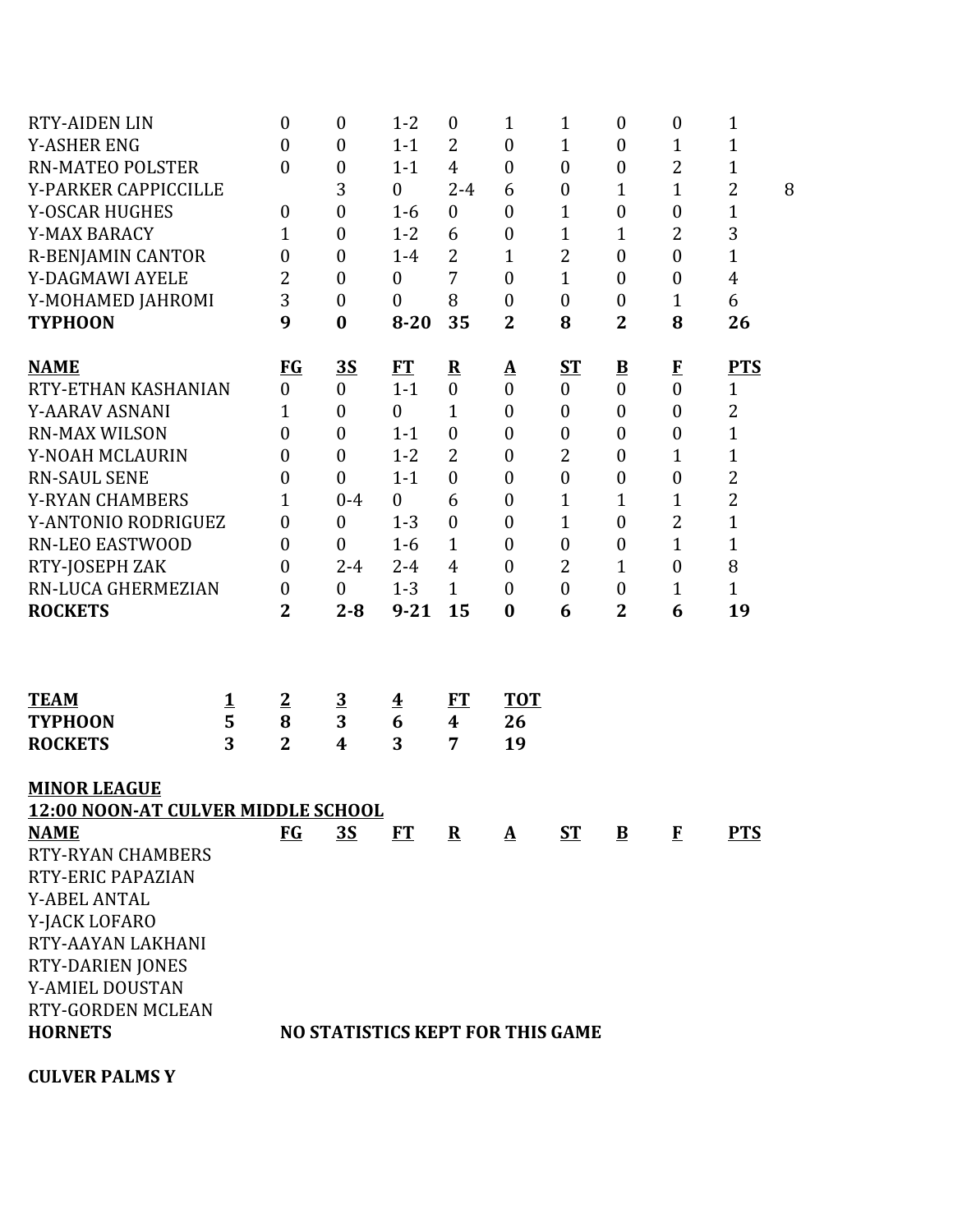| <b>TEAM</b>                             | $\mathbf{1}$ | $\overline{2}$   | $\overline{3}$   | $\overline{\textbf{4}}$ | <b>TOT</b>     |                  |                  |                          |                  |                  |              |
|-----------------------------------------|--------------|------------------|------------------|-------------------------|----------------|------------------|------------------|--------------------------|------------------|------------------|--------------|
| <b>HORNETS</b><br><b>CULVER PALMS Y</b> |              |                  |                  |                         | W<br>L         |                  |                  |                          |                  |                  |              |
|                                         |              |                  |                  |                         |                |                  |                  |                          |                  |                  |              |
| "A" TOURNAMENT 3RD PLACE GAME (6-4-2)   |              |                  |                  |                         |                |                  |                  |                          |                  |                  |              |
| 12:50 PM                                |              |                  |                  |                         |                |                  |                  |                          |                  |                  |              |
| <b>NAME</b>                             |              | <b>FG</b>        | <b>3S</b>        | <b>FT</b>               | ${\bf R}$      | Δ                | $S_{\rm T}$      | $\underline{\mathbf{B}}$ | $\bf{F}$         | <b>PTS</b>       |              |
| Y-HUNTER ESPOSITO-DOI                   |              | $\overline{4}$   | $\theta$         | $1 - 2$                 | 8              | $\overline{0}$   | $\mathbf{0}$     | $\mathbf{1}$             | $\theta$         | 9                |              |
| <b>R-LINCOLN BARNES</b>                 |              | $\mathbf{0}$     | $\theta$         | $1 - 2$                 | $\mathbf{1}$   | $\overline{0}$   | $\boldsymbol{0}$ | $\mathbf{0}$             | $\mathbf{0}$     | $\mathbf{1}$     |              |
| <b>Y-TRAVIS WATERS</b>                  |              | $\overline{1}$   | $0 - 2$          | $0 - 2$                 | 3              | $\overline{0}$   | $\mathbf{0}$     | $\overline{0}$           | $\mathbf{0}$     | $\overline{2}$   |              |
| Y-TAVIO ESPOSITO-PORTILLO 0             |              |                  | $\boldsymbol{0}$ | $1 - 2$                 | $\mathbf{1}$   | $\boldsymbol{0}$ | $\overline{2}$   | $\boldsymbol{0}$         | $\boldsymbol{0}$ | $\mathbf{1}$     |              |
| Y-JAYSON BADUA                          |              |                  | $\boldsymbol{0}$ | $\overline{0}$          | $1-4$          | $\overline{4}$   | 3                | $\overline{2}$           | $\boldsymbol{0}$ | $\boldsymbol{0}$ | $\mathbf{1}$ |
| Y-TOBY SAFCHIK                          |              | $\boldsymbol{0}$ | $\mathbf{0}$     | $1-4$                   | $\mathbf{0}$   | $\overline{0}$   | $\overline{0}$   | $\overline{0}$           | $\overline{2}$   | $\mathbf{1}$     |              |
| <b>Y-SHAWN SIKDER</b>                   |              | 3                | $\mathbf{0}$     | $0 - 2$                 | 8              | $\overline{2}$   | 1                | $\mathbf{1}$             | $\mathbf{0}$     | 6                |              |
| Y-GRIFFIN BOCCELLA                      |              | 1                | $\mathbf{0}$     | $\boldsymbol{0}$        | 7              | $\mathbf{1}$     | $\mathbf 1$      | $\overline{0}$           | $\mathbf{0}$     | $\overline{2}$   |              |
| Y-JONATHAN SHU                          |              | $\overline{0}$   | $\mathbf{0}$     | $1 - 3$                 | $\overline{2}$ | $\overline{0}$   | $\mathbf{0}$     | $\overline{0}$           | $\overline{0}$   | $\mathbf{1}$     |              |
| Y-DOMINIC BOCCELLA                      |              | 3                | $\boldsymbol{0}$ | $\boldsymbol{0}$        | 15             | $\boldsymbol{0}$ | $\boldsymbol{0}$ | $\boldsymbol{0}$         | $\boldsymbol{0}$ | 6                |              |
|                                         |              | 12               | $0 - 2$          | $6 - 19$                | 49             | 6                | 6                | $\overline{2}$           | $\overline{2}$   | 30               |              |
| <b>ZIPS</b>                             |              |                  |                  |                         |                |                  |                  |                          |                  |                  |              |
|                                         |              |                  |                  |                         |                |                  |                  |                          |                  |                  |              |
| <b>NAME</b>                             |              | <b>FG</b>        | <b>3S</b>        | <b>FT</b>               | $\mathbf R$    | ${\bf A}$        | ST               | $\bf{B}$                 | $\mathbf{F}$     | <b>PTS</b>       |              |
| <b>Y-MAX LANGER</b>                     |              | <b>DNP</b>       |                  |                         |                |                  |                  |                          |                  |                  |              |
| <b>R-WESTON KESLOW</b>                  |              | $\mathbf{1}$     | $1 - 3$          | $\boldsymbol{0}$        | 5              | $\boldsymbol{0}$ | $\overline{2}$   | $\mathbf{0}$             | $\overline{4}$   | 5                |              |
| RTY-LONDON COLEMAN                      |              | $\mathbf{1}$     | $\boldsymbol{0}$ | $\boldsymbol{0}$        | 11             | $\boldsymbol{0}$ | $\overline{2}$   | $\boldsymbol{0}$         | $\mathbf{1}$     | $\overline{2}$   |              |
| <b>Y-CORAL IZEN</b>                     |              | $\overline{1}$   | $\mathbf{0}$     | $\boldsymbol{0}$        | 7              | $\boldsymbol{0}$ | 5                | $\boldsymbol{0}$         | 3                | $\overline{2}$   |              |
| <b>R-ADAM SMILEY</b>                    |              | $\mathbf{1}$     | $\theta$         | $\boldsymbol{0}$        | 3              | $\mathbf{0}$     | $\overline{0}$   | $\mathbf{0}$             | $\overline{0}$   | $\overline{2}$   |              |
| <b>R-TOBY GESTETNER</b>                 |              | 2                | $\theta$         | $\overline{0}$          | 5              | $\overline{0}$   | $\mathbf{0}$     | $\mathbf{0}$             | $\mathbf{0}$     | $\overline{4}$   |              |
| Y-TAYLOR CHEN                           |              | $\overline{2}$   | $\theta$         | $\boldsymbol{0}$        | $\overline{2}$ | $\boldsymbol{0}$ | 1                | $\boldsymbol{0}$         | $\boldsymbol{0}$ | $\overline{4}$   |              |
| <b>Y-ASSER TEWODROS</b>                 |              | 5                | $\overline{0}$   | $\mathbf{0}$            | 5              | $\overline{2}$   | $\overline{4}$   | $\boldsymbol{0}$         | $\overline{2}$   | 10               |              |
| Y-SEBASTIAN FOUQUETTE                   |              | <b>DNP</b>       |                  |                         |                | $\overline{2}$   | 14               | $\bf{0}$                 |                  |                  |              |
| <b>JEDI</b>                             |              | 13               | $1 - 3$          | $\bf{0}$                | 38             |                  |                  |                          | 10               | 29               |              |
| <b>TEAM</b>                             | 1            | $\overline{2}$   | $\overline{3}$   | $\overline{\mathbf{4}}$ | FT             | <b>TOT</b>       |                  |                          |                  |                  |              |
| <b>ZIPS</b>                             | 10           | 5                | 9                | 3                       | 3              | 30               |                  |                          |                  |                  |              |
| <b>JEDI</b>                             | 5            | $\boldsymbol{4}$ | 6                | 14                      | $\bf{0}$       | 29               |                  |                          |                  |                  |              |

**NOTE:** JEDI WON REGULATION GAME 29-27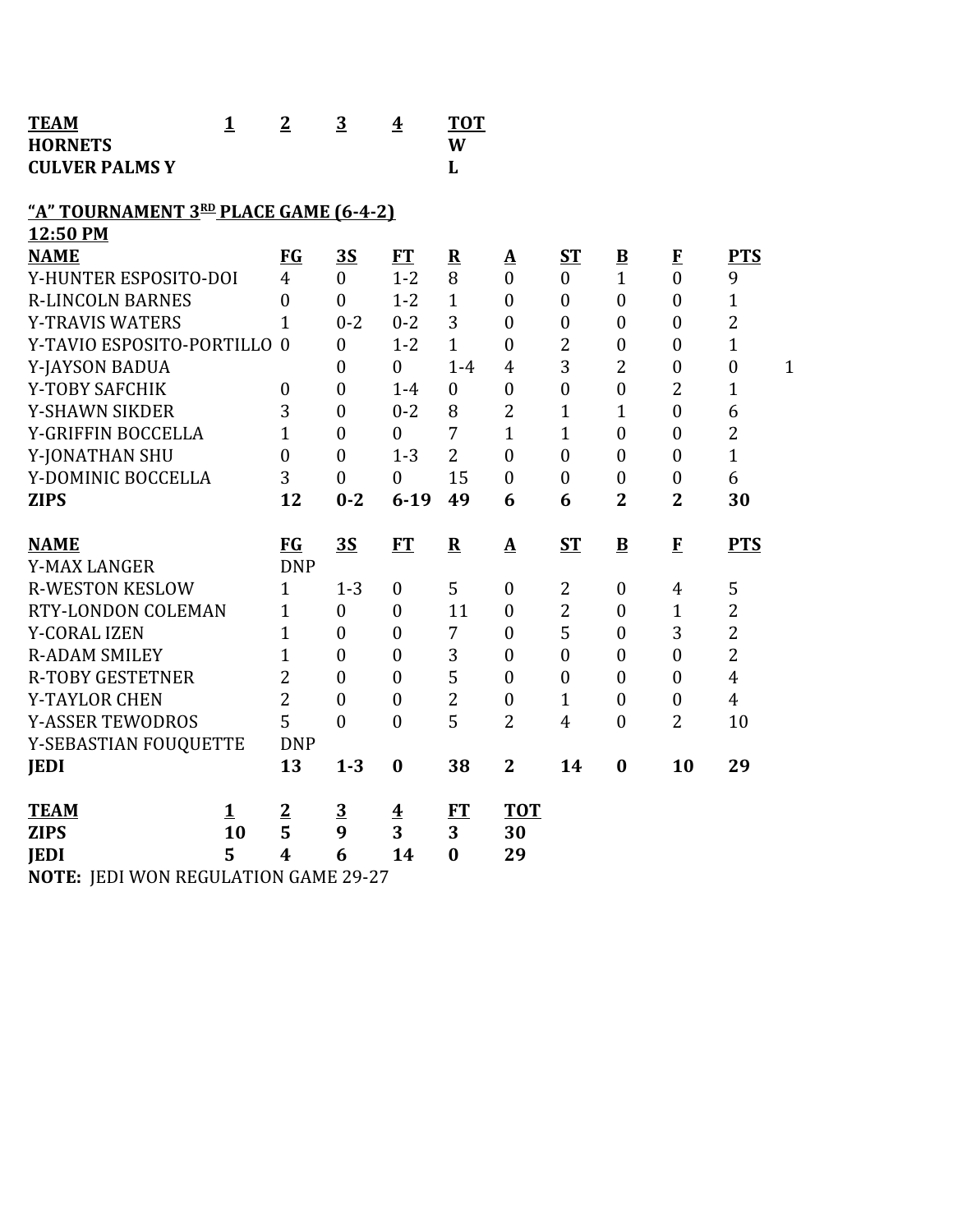## **"B" TOURNAMENT FINAL (6-4-2)**

| 2:00 PM                  |                         |                  |                  |                         |                |                          |                  |                          |                  |                |
|--------------------------|-------------------------|------------------|------------------|-------------------------|----------------|--------------------------|------------------|--------------------------|------------------|----------------|
| <b>NAME</b>              |                         | FG               | <u>35</u>        | <b>FT</b>               | ${\bf R}$      | $\underline{\mathbf{A}}$ | ST               | $\underline{\mathbf{B}}$ | $\bf{F}$         | <b>PTS</b>     |
| <b>Y-JAKE RONN</b>       |                         | 5                | $\overline{0}$   | $1 - 2$                 | $\overline{4}$ | $\overline{0}$           | 3                | $\overline{0}$           | $\overline{2}$   | 11             |
| Y-JACOB BURROWS          |                         | $\overline{2}$   | $\overline{0}$   | $\overline{0}$          | $\overline{4}$ | $\mathbf{0}$             | $\overline{0}$   | $\overline{0}$           | $\mathbf{1}$     | $\overline{4}$ |
| <b>R-BRENDEN EGHRARI</b> |                         | <b>DNP</b>       |                  |                         |                |                          |                  |                          |                  |                |
| Y-EMILIANO SLESARANSKY   |                         | $\overline{2}$   | $\boldsymbol{0}$ | $0 - 2$                 | 10             | $\boldsymbol{0}$         | $\mathbf{1}$     | $\mathbf{1}$             | $\mathbf{0}$     | $\overline{4}$ |
| <b>DEAN MANCHEE</b>      |                         | <b>DNP</b>       |                  |                         |                |                          |                  |                          |                  |                |
| <b>OWEN BOELKE</b>       |                         | $\mathbf{1}$     | $\boldsymbol{0}$ | $\boldsymbol{0}$        | 5              | $\boldsymbol{0}$         | $\boldsymbol{0}$ | $\mathbf{1}$             | 3                | $\overline{2}$ |
| Y-SASHA YANSEN           |                         | $\overline{2}$   | $0 - 1$          | $2 - 5$                 | 6              | $\mathbf{1}$             | $\overline{0}$   | 3                        | $\overline{0}$   | 6              |
| Y-AIDAN H.-THOMAS        |                         | $\overline{0}$   | $\overline{0}$   | $1 - 1$                 | 5              | $\mathbf{0}$             | $\boldsymbol{0}$ | $\overline{0}$           | $\mathbf{1}$     | $\mathbf{1}$   |
| Y-NEHEMIAH MISFEN        |                         | $\overline{0}$   | $\mathbf{0}$     | $1 - 2$                 | $\mathbf{1}$   | $\mathbf{0}$             | $\boldsymbol{0}$ | $\boldsymbol{0}$         | $\overline{1}$   | $\mathbf{1}$   |
| <b>RN-MARC PAPAZIAN</b>  |                         | $\overline{0}$   | $\mathbf{0}$     | $1-6$                   | 5              | $\overline{0}$           | $\overline{0}$   | $\boldsymbol{0}$         | $\mathbf{0}$     | $\mathbf{1}$   |
| <b>RUSH</b>              |                         | 12               | $0 - 1$          | $6 - 18$                | 40             | $\mathbf{1}$             | $\boldsymbol{4}$ | 5                        | 7                | 30             |
| <b>NAME</b>              |                         | <b>FG</b>        | 3S               | FT                      | $\mathbf R$    | $\underline{A}$          | <b>ST</b>        | $\overline{\mathbf{B}}$  | $\mathbf{F}$     | <b>PTS</b>     |
| Y-MATTHEW HANASAB        |                         | <b>DNP</b>       |                  |                         |                |                          |                  |                          |                  |                |
| RN-JAHRID LONGSWORTH     |                         | $\mathbf{1}$     | $\boldsymbol{0}$ | $\overline{0}$          | 9              | $\mathbf{0}$             | 2                | $\boldsymbol{0}$         | 3                | $\overline{2}$ |
| RTY-LEO SIKORA           |                         | $\mathbf{1}$     | $\boldsymbol{0}$ | $\overline{0}$          | 5              | $\boldsymbol{0}$         | $\mathbf{1}$     | $\boldsymbol{0}$         | $\boldsymbol{0}$ | $\overline{2}$ |
| RT-ISAAC SAMY            |                         | <b>DNP</b>       |                  |                         |                |                          |                  |                          |                  |                |
| <b>Y-ALEX BRICK</b>      |                         | $\overline{2}$   | $\boldsymbol{0}$ | $\boldsymbol{0}$        | 9              | $\boldsymbol{0}$         | $\boldsymbol{0}$ | $\mathbf{1}$             | 3                | 4              |
| RTY-ZAYD AL-SHAWE        |                         | $\mathbf{1}$     | $\mathbf{0}$     | $\theta$                | 6              | $\mathbf{0}$             | $\overline{0}$   | $\overline{0}$           | $\overline{0}$   | $\overline{2}$ |
| <b>Y-DALTON WHITE</b>    |                         | $\mathbf{1}$     | $0 - 1$          | $0 - 2$                 | $\overline{4}$ | $\boldsymbol{0}$         | $\overline{c}$   | $\boldsymbol{0}$         | 3                | $\overline{c}$ |
| <b>Y-ADI PETROS</b>      |                         | $\overline{0}$   | $0 - 6$          | $1-4$                   | 5              | $\boldsymbol{0}$         | $\overline{2}$   | $\boldsymbol{0}$         | $\mathbf{0}$     | $\overline{1}$ |
| <b>Y-EVAN CHANG</b>      |                         | $\mathbf{0}$     | $0 - 1$          | $1 - 2$                 | $\overline{2}$ | $\theta$                 | $\mathbf{1}$     | $\overline{0}$           | $\mathbf{1}$     | $\mathbf{1}$   |
| RTY-TOGHRUL AGHAYEV      |                         | $\boldsymbol{0}$ | $\boldsymbol{0}$ | $1-6$                   | $\overline{2}$ | $\boldsymbol{0}$         | $\boldsymbol{0}$ | $\boldsymbol{0}$         | $\boldsymbol{0}$ | $\mathbf{1}$   |
| <b>THUNDER</b>           |                         | 6                | $0 - 8$          | $3 - 14$                | 42             | $\bf{0}$                 | 8                | $\mathbf{1}$             | 10               | 15             |
|                          |                         |                  |                  |                         |                |                          |                  |                          |                  |                |
|                          |                         |                  |                  |                         |                |                          |                  |                          |                  |                |
| <b>TEAM</b>              | <u>1</u>                | $\overline{2}$   | $\overline{3}$   | $\overline{\textbf{4}}$ | FT             | <b>TOT</b>               |                  |                          |                  |                |
| <b>RUSH</b>              | 5                       | 8                | 7                | 8                       | $\overline{2}$ | 30                       |                  |                          |                  |                |
| <b>THUNDER</b>           | $\overline{\mathbf{4}}$ | 4                | $\boldsymbol{4}$ | $\bf{0}$                | 3              | 15                       |                  |                          |                  |                |

END REGULAR SEASON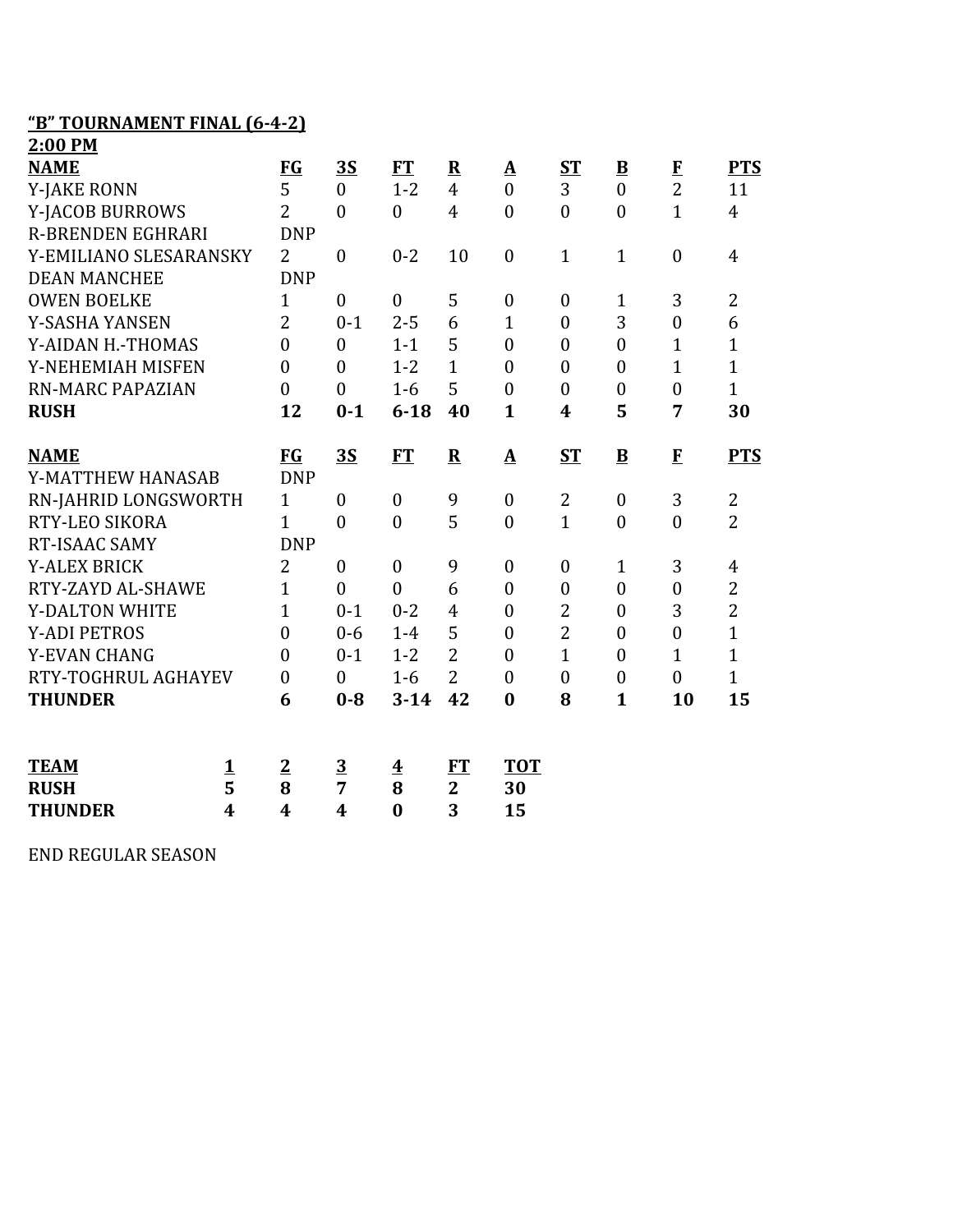| <b>ROOKIE LEAGUE</b>     |          |                  |                  |                         |                                           |                          |                  |                                      |                              |                  |
|--------------------------|----------|------------------|------------------|-------------------------|-------------------------------------------|--------------------------|------------------|--------------------------------------|------------------------------|------------------|
| 3:10 PM                  |          |                  |                  |                         |                                           |                          |                  |                                      |                              |                  |
| <b>NAME</b>              |          | <b>FG</b>        | <b>3S</b>        | <b>FT</b>               | ${\bf R}$                                 | $\Delta$                 | $S_{\rm T}$      | $\overline{\mathbf{B}}$              | $\bf{F}$                     | <b>PTS</b>       |
| <b>RN-SPENCER NELSON</b> |          | $\boldsymbol{0}$ | $\theta$         | $\boldsymbol{0}$        | $\overline{2}$                            | $\mathbf{0}$             | $\mathbf{0}$     | $\overline{0}$                       | $\mathbf{0}$                 | $\boldsymbol{0}$ |
| Y-NOAH BEROUKHIM         |          | $\overline{0}$   | $\mathbf{0}$     | $\boldsymbol{0}$        | 3                                         | $\boldsymbol{0}$         | $\overline{2}$   | $\overline{0}$                       | $\boldsymbol{0}$             | $\mathbf{0}$     |
| RN-LOGAN CAPPICCILLE     |          | $\overline{0}$   | $\theta$         | $\mathbf{0}$            | 1                                         | $\boldsymbol{0}$         | $\theta$         | $\overline{0}$                       | $\mathbf{1}$                 | $\boldsymbol{0}$ |
| Y-LARA MASOOD            |          | 3                | $\theta$         | $\overline{0}$          | 4                                         | $\boldsymbol{0}$         | $\overline{0}$   | $\boldsymbol{0}$                     | $\overline{0}$               | 6                |
| <b>RN-TARA GOHILL</b>    |          | 1                | $\mathbf{0}$     | $\boldsymbol{0}$        | 3                                         | $\boldsymbol{0}$         | 3                | $\boldsymbol{0}$                     | $\boldsymbol{0}$             | $\overline{2}$   |
| Y-MISHA LAKHANI          |          | <b>DNP</b>       |                  |                         |                                           |                          |                  |                                      |                              |                  |
| <b>RN-MILES BOELKE</b>   |          | $\mathbf{1}$     | $\boldsymbol{0}$ | $1 - 4$                 | 4                                         | $\boldsymbol{0}$         | 6                | $\mathbf{1}$                         | $\mathbf{1}$                 | 3                |
| <b>RN-CONNOR ROMAN</b>   |          | $\theta$         | $\theta$         | $\boldsymbol{0}$        | $\boldsymbol{0}$                          | $\overline{0}$           | 1                | $\mathbf{0}$                         | $\boldsymbol{0}$             | $\overline{0}$   |
| <b>Y-AXEL TRUSSLER</b>   |          | $\theta$         | $\boldsymbol{0}$ | $\overline{0}$          | 7                                         | $\boldsymbol{0}$         | $\overline{2}$   | $\boldsymbol{0}$                     | $\boldsymbol{0}$             | $\boldsymbol{0}$ |
| Y-JENSON MONTAGUE        |          | 2                | $\mathbf{0}$     | $\mathbf{0}$            | 4                                         | $\mathbf{1}$             | 6                | 3                                    | $\overline{2}$               | $\overline{4}$   |
| <b>VIKINGS</b>           |          | 7                | $\bf{0}$         | $1-4$                   | 28                                        | $\mathbf{1}$             | 20               | $\boldsymbol{4}$                     | 4                            | 15               |
| <b>NAME</b>              |          | <b>FG</b>        | <u>35</u>        |                         |                                           |                          | $S_{\rm T}$      |                                      |                              | <b>PTS</b>       |
| <b>TRISTAN HAYES</b>     |          | $\mathbf{0}$     | $\overline{0}$   | FT<br>$\mathbf{0}$      | $\overline{\mathbf{R}}$<br>$\overline{4}$ | A<br>$\overline{0}$      | $\mathbf{0}$     | $\underline{\mathbf{B}}$<br>$\theta$ | $\bf{F}$<br>$\boldsymbol{0}$ | $\boldsymbol{0}$ |
| <b>BEN SAUNDERS</b>      |          | $\overline{0}$   | $\mathbf{0}$     | $\boldsymbol{0}$        | 1                                         | $\boldsymbol{0}$         | 1                | $\overline{0}$                       | $\boldsymbol{0}$             | $\boldsymbol{0}$ |
| <b>MARYCK BOOHER</b>     |          | $\overline{0}$   | $\theta$         | $\boldsymbol{0}$        | 5                                         | $\boldsymbol{0}$         | $\overline{0}$   | $\boldsymbol{0}$                     | $\mathbf{1}$                 | $\boldsymbol{0}$ |
| <b>GENEVIEVE BARNES</b>  |          | $\theta$         | $\theta$         | $\boldsymbol{0}$        | $\boldsymbol{0}$                          | $\boldsymbol{0}$         | $\overline{0}$   | $\overline{0}$                       | $\boldsymbol{0}$             | $\boldsymbol{0}$ |
| <b>ELSA PETERSON</b>     |          | $\overline{0}$   | $\mathbf{0}$     | $\boldsymbol{0}$        | 1                                         | $\boldsymbol{0}$         | $\overline{0}$   | $\overline{0}$                       | $\boldsymbol{0}$             | $\boldsymbol{0}$ |
| <b>ETHAN CHANG</b>       |          | $\theta$         | $\boldsymbol{0}$ | $\boldsymbol{0}$        | $\overline{2}$                            | $\boldsymbol{0}$         | $\boldsymbol{0}$ | $\boldsymbol{0}$                     | $\boldsymbol{0}$             | $\boldsymbol{0}$ |
| <b>NOAH LEVY</b>         |          | $\overline{0}$   | $\theta$         | $0 - 2$                 | 5                                         | $\boldsymbol{0}$         | $\boldsymbol{0}$ | $\boldsymbol{0}$                     | $\boldsymbol{0}$             | $\boldsymbol{0}$ |
| <b>BRANDON ISRAELS</b>   |          | 1                | $\mathbf{0}$     | $\boldsymbol{0}$        | 7                                         | $\boldsymbol{0}$         | $\overline{1}$   | $\boldsymbol{0}$                     | $\boldsymbol{0}$             | 2                |
| <b>TEDDY KOTLER</b>      |          | $\overline{0}$   | $\theta$         | $\overline{0}$          | $\boldsymbol{0}$                          | $\overline{0}$           | $\overline{0}$   | $\overline{0}$                       | $\boldsymbol{0}$             | $\boldsymbol{0}$ |
| <b>TIAM BARAGHOUSH</b>   |          | $\overline{0}$   | $\mathbf{0}$     | $\overline{0}$          | 8                                         | $\boldsymbol{0}$         | $\boldsymbol{0}$ | $\boldsymbol{0}$                     | $\mathbf{1}$                 | $\boldsymbol{0}$ |
| DIEGO GONZALEZ           |          | $\overline{0}$   | $\overline{0}$   | $\boldsymbol{0}$        | $\boldsymbol{0}$                          | $\boldsymbol{0}$         | $\boldsymbol{0}$ | $\boldsymbol{0}$                     | $\boldsymbol{0}$             | $\boldsymbol{0}$ |
| <b>ROOKIE "B" STARS</b>  |          | $\overline{2}$   | $\bf{0}$         | $0 - 2$                 | 34                                        | $\bf{0}$                 | $\overline{2}$   | $\bf{0}$                             | $\overline{2}$               | 4                |
|                          |          |                  |                  |                         |                                           |                          |                  |                                      |                              |                  |
| <b>TEAM</b>              | <u>1</u> | $\overline{2}$   | $\overline{3}$   | $\overline{\mathbf{4}}$ | <b>TOT</b>                                |                          |                  |                                      |                              |                  |
| <b>VIKINGS</b>           | 5        | $\overline{2}$   | 8                | $\bf{0}$                | 15                                        |                          |                  |                                      |                              |                  |
| <b>ROOKIE "B" STARS</b>  | $\bf{0}$ | $\bf{0}$         | $\bf{0}$         | 4                       | 4                                         |                          |                  |                                      |                              |                  |
| <b>BANTAM LEAGUE</b>     |          |                  |                  |                         |                                           |                          |                  |                                      |                              |                  |
| 4:20 PM                  |          |                  |                  |                         |                                           |                          |                  |                                      |                              |                  |
| <b>NAME</b>              |          | $FG$             | <u>3S</u>        | ET                      | $\overline{\mathbf{R}}$                   | $\underline{\mathbf{A}}$ | <u>ST</u>        | $\overline{B}$                       | $\mathbf{F}$                 | <b>PTS</b>       |
| Y-JADEN SUJAN            |          | $\boldsymbol{0}$ | $\overline{0}$   | $\mathbf{0}$            | 5                                         | $\boldsymbol{0}$         | $\boldsymbol{0}$ | $\boldsymbol{0}$                     | $\boldsymbol{0}$             | $\boldsymbol{0}$ |
| Y-AMELIA MOROVICH-HESS   |          | $\mathbf{1}$     | $\theta$         | $\mathbf{0}$            | $\mathbf{1}$                              | $\boldsymbol{0}$         | $\theta$         | $\mathbf{1}$                         | $\boldsymbol{0}$             | $\overline{2}$   |
| <b>AIDAN MAN</b>         |          | <b>DNP</b>       |                  |                         |                                           |                          |                  |                                      |                              |                  |
| Y-GRYFFIN GLOWACKI       |          | $\mathbf{0}$     | $0 - 1$          | $\boldsymbol{0}$        | 5                                         | $\mathbf{1}$             | $\mathbf{1}$     | $\boldsymbol{0}$                     | $\boldsymbol{0}$             | $\boldsymbol{0}$ |
| <b>RN-ALEX SEGIL</b>     |          | <b>DNP</b>       |                  |                         |                                           |                          |                  |                                      |                              |                  |
| Y-ALEX MA                |          | $\mathbf{1}$     | $\boldsymbol{0}$ | $\boldsymbol{0}$        | 6                                         | 0                        | $\mathbf{1}$     | $\boldsymbol{0}$                     | $\boldsymbol{0}$             | $\overline{2}$   |
| <b>R-PARKER KESLOW</b>   |          | $\boldsymbol{0}$ | $\mathbf{0}$     | $\boldsymbol{0}$        | $\overline{4}$                            | $\boldsymbol{0}$         | $\mathbf{0}$     | $\mathbf{1}$                         | $\mathbf{1}$                 | $\boldsymbol{0}$ |
| Y-ROHAN SUJAN            |          | $\mathbf{0}$     | $\boldsymbol{0}$ | $\boldsymbol{0}$        | $\overline{4}$                            | $\boldsymbol{0}$         | $\boldsymbol{0}$ | $\mathbf{0}$                         | $\mathbf{1}$                 | $\boldsymbol{0}$ |
| Y-JAKE KAZERANI          |          | 4                | $\overline{0}$   | $\boldsymbol{0}$        | 6                                         | $\boldsymbol{0}$         | $\mathbf{1}$     | $\boldsymbol{0}$                     | $\boldsymbol{0}$             | 8                |
|                          |          |                  |                  |                         |                                           |                          |                  |                                      |                              |                  |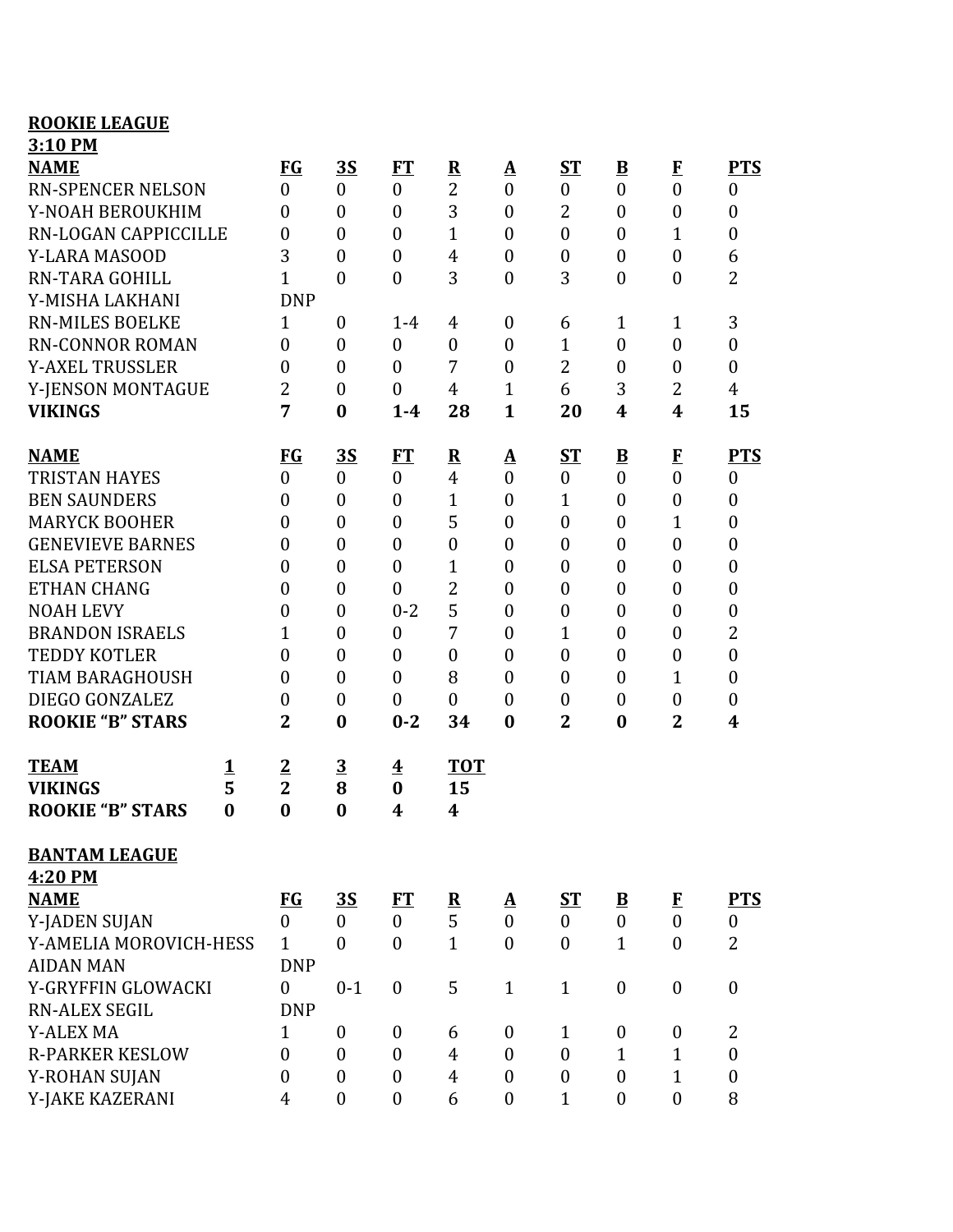| Y-KAYRA SANAR<br><b>EXTRA</b>                                                        |                                     | $\overline{4}$<br>$\mathbf{1}$                                  | $\boldsymbol{0}$<br>$\boldsymbol{0}$                            | $\boldsymbol{0}$<br>$\theta$                                | 8<br>$\overline{0}$                              | $\boldsymbol{0}$<br>$\boldsymbol{0}$                     | 3<br>$\boldsymbol{0}$                                | $\boldsymbol{0}$<br>$\boldsymbol{0}$                                        | $\boldsymbol{0}$<br>$\boldsymbol{0}$                           | 8<br>$\overline{2}$                                                |
|--------------------------------------------------------------------------------------|-------------------------------------|-----------------------------------------------------------------|-----------------------------------------------------------------|-------------------------------------------------------------|--------------------------------------------------|----------------------------------------------------------|------------------------------------------------------|-----------------------------------------------------------------------------|----------------------------------------------------------------|--------------------------------------------------------------------|
| <b>DRAGONS</b>                                                                       |                                     | 11                                                              | $\bf{0}$                                                        | $\bf{0}$                                                    | 40                                               | $\mathbf{1}$                                             | 6                                                    | $\mathbf 2$                                                                 | $\overline{2}$                                                 | 22                                                                 |
| <b>NAME</b><br><b>TRAJAN BOOKER</b><br><b>ANNIKA COOK</b><br><b>JULIAN WEINERMAN</b> |                                     | <b>FG</b><br>$\boldsymbol{0}$<br>$\mathbf{1}$<br>$\overline{1}$ | <u>3S</u><br>$\overline{0}$<br>$\overline{0}$<br>$\overline{0}$ | <b>FT</b><br>$\mathbf{0}$<br>$\mathbf{0}$<br>$\overline{0}$ | ${\bf R}$<br>$\overline{4}$<br>$\mathbf{1}$<br>7 | <u>A</u><br>$\mathbf{1}$<br>$\mathbf{1}$<br>$\mathbf{1}$ | ST<br>$\mathbf{1}$<br>$\mathbf{1}$<br>$\overline{1}$ | $\overline{\mathbf{B}}$<br>$\mathbf{1}$<br>$\mathbf{1}$<br>$\boldsymbol{0}$ | $\bf{F}$<br>$\mathbf{1}$<br>$\boldsymbol{0}$<br>$\overline{0}$ | <b>PTS</b><br>$\boldsymbol{0}$<br>$\overline{2}$<br>$\overline{2}$ |
| <b>MACY ZELENOVIC</b>                                                                |                                     | $\overline{2}$                                                  | $\boldsymbol{0}$                                                | $\theta$                                                    | 6                                                | $\mathbf{1}$                                             | $\boldsymbol{0}$                                     | $\boldsymbol{0}$                                                            | $\boldsymbol{0}$                                               | $\overline{4}$                                                     |
| <b>RIVER ZELENOVIC</b><br><b>MAX WILSON</b>                                          |                                     | $\overline{1}$<br>$\boldsymbol{0}$                              | $\overline{0}$<br>$\overline{0}$                                | $\theta$<br>$\theta$                                        | 8<br>$\boldsymbol{0}$                            | $\mathbf{1}$<br>$\mathbf{0}$                             | $\overline{2}$<br>$\mathbf{1}$                       | $\boldsymbol{0}$<br>$\boldsymbol{0}$                                        | $\overline{2}$<br>$\overline{0}$                               | $\overline{2}$<br>$\boldsymbol{0}$                                 |
| <b>TYLER EVANS</b><br><b>LEO EASTWOOD</b>                                            |                                     | $\overline{1}$<br>$\boldsymbol{0}$                              | $\overline{0}$<br>$\boldsymbol{0}$                              | $\theta$<br>$\mathbf{1}$                                    | 3<br>$\boldsymbol{0}$                            | $\overline{0}$<br>$\mathbf{1}$                           | $\mathbf{1}$<br>$\boldsymbol{0}$                     | $\boldsymbol{0}$<br>$\boldsymbol{0}$                                        | $\overline{0}$<br>$\boldsymbol{0}$                             | $\overline{2}$<br>$\boldsymbol{0}$                                 |
| <b>BANTAM "B" STARS</b>                                                              |                                     | 6                                                               | $\bf{0}$                                                        | $\bf{0}$                                                    | 30                                               | 5                                                        | 8                                                    | $\overline{2}$                                                              | 3                                                              | 12                                                                 |
| <b>TEAM</b><br><b>DRAGONS</b><br><b>BANTAM "B" STARS</b>                             | $\mathbf{1}$<br>4<br>$\overline{2}$ | $\overline{2}$<br>8<br>$\overline{2}$                           | $\overline{3}$<br>8<br>$\overline{4}$                           | $\overline{\mathbf{4}}$<br>$\overline{2}$<br>$\overline{4}$ | <b>TOT</b><br>22<br>12                           |                                                          |                                                      |                                                                             |                                                                |                                                                    |
| <b>MAJOR LEAGUE</b><br>5:30 PM                                                       |                                     |                                                                 |                                                                 |                                                             |                                                  |                                                          |                                                      |                                                                             |                                                                |                                                                    |
| <b>NAME</b>                                                                          |                                     | <b>FG</b>                                                       | <b>3S</b>                                                       | FT                                                          | ${\bf R}$                                        | $\mathbf{\Delta}$                                        | $S_{\rm T}$                                          | $\overline{\mathbf{B}}$                                                     | $\mathbf{F}$                                                   | <b>PTS</b>                                                         |
| Y-EVAN DAGHIGHIAN                                                                    |                                     | 5                                                               | $3 - 7$                                                         | $\mathbf{0}$                                                | $\overline{2}$                                   | $\boldsymbol{0}$                                         | $\mathbf{1}$                                         | $\boldsymbol{0}$                                                            | $\mathbf{1}$                                                   | 19                                                                 |
| RTY-JULIAN BAO                                                                       |                                     | $\overline{1}$                                                  | $\overline{0}$                                                  | $\mathbf{0}$                                                | 8                                                | $\mathbf{1}$                                             | $\boldsymbol{0}$                                     | $\boldsymbol{0}$                                                            | $\overline{0}$                                                 | $\overline{2}$                                                     |
| Y-BRUNO PICAZO                                                                       |                                     | 3                                                               | $1-6$                                                           | $\overline{0}$                                              | 6                                                | $\boldsymbol{0}$                                         | $\mathbf{1}$                                         | $\boldsymbol{0}$                                                            | $\mathbf{1}$                                                   | 9                                                                  |
| Y-ARIADNI POTAMIANOS                                                                 |                                     | $\overline{2}$                                                  | $\overline{0}$                                                  | $\overline{0}$                                              | 18                                               | $\overline{2}$                                           | $\mathbf{1}$                                         | $\boldsymbol{0}$                                                            | $\mathbf{1}$                                                   | $\overline{4}$                                                     |
| Y-TOMMY SORADY<br>RT-JACOB SUSSMAN                                                   |                                     | $\overline{1}$<br><b>DNP</b>                                    | $0 - 4$                                                         | $1 - 2$                                                     | 5                                                | $\mathbf{0}$                                             | 3                                                    | 1                                                                           | 3                                                              | 3                                                                  |
| Y-LUKAS GREBLIKAS                                                                    |                                     | $\mathbf{1}$                                                    | $\boldsymbol{0}$                                                | $\boldsymbol{0}$                                            | 5                                                | $\boldsymbol{0}$                                         | $\mathbf{1}$                                         | $\boldsymbol{0}$                                                            | $\mathbf{1}$                                                   | $\overline{2}$                                                     |
| <b>RTY-NOAH KRATZ</b>                                                                |                                     | 1                                                               | $0 - 2$                                                         | $\overline{0}$                                              | 5                                                | $\overline{0}$                                           | $\boldsymbol{0}$                                     | $\boldsymbol{0}$                                                            | $\overline{2}$                                                 | $\overline{2}$                                                     |
| RTY-ARIEL AFRAMIAN                                                                   |                                     | <b>DNP</b>                                                      |                                                                 |                                                             |                                                  |                                                          |                                                      |                                                                             |                                                                |                                                                    |
| Y-GABE AFRAMIAN                                                                      |                                     | <b>DNP</b>                                                      |                                                                 |                                                             |                                                  |                                                          |                                                      |                                                                             |                                                                |                                                                    |
| <b>TARHEELS</b>                                                                      |                                     | 14                                                              | $4 - 18$                                                        | $1 - 2$                                                     | 49                                               | 3                                                        | 7                                                    | $\mathbf{1}$                                                                | 9                                                              | 41                                                                 |
| <b>NAME</b>                                                                          |                                     | $FG$                                                            | <u>35</u>                                                       | FT                                                          | $\overline{\mathbf{R}}$                          | <u>A</u>                                                 | $S_{\rm T}$                                          | $\underline{\mathbf{B}}$                                                    | $\bf{F}$                                                       | <b>PTS</b>                                                         |
| <b>NATHAN DESALEGNE</b>                                                              |                                     | $\overline{2}$                                                  | $\boldsymbol{0}$                                                | $\mathbf{0}$                                                | 8<br>$\overline{2}$                              | $\mathbf{0}$                                             | $\overline{0}$                                       | $\boldsymbol{0}$                                                            | $\mathbf{0}$                                                   | 4<br>9                                                             |
| <b>GRIFFINN PINE</b>                                                                 |                                     | $\boldsymbol{0}$<br>$\overline{2}$                              | $3 - 4$                                                         | $\mathbf{0}$                                                |                                                  | $\boldsymbol{0}$                                         | $\mathbf{1}$                                         | $\boldsymbol{0}$                                                            | $\boldsymbol{0}$                                               |                                                                    |
| <b>KEATON TEMPLEMAN</b><br><b>NATHAN PETROS</b>                                      |                                     | $\overline{1}$                                                  | $\boldsymbol{0}$<br>$\overline{0}$                              | $\mathbf{0}$<br>$\mathbf{0}$                                | $\overline{4}$<br>$\mathbf{1}$                   | $\boldsymbol{0}$<br>$\boldsymbol{0}$                     | $\boldsymbol{0}$<br>1                                | $\boldsymbol{0}$<br>$\boldsymbol{0}$                                        | $\mathbf{1}$<br>$\overline{0}$                                 | $\overline{4}$<br>$\overline{2}$                                   |
| <b>LUCA BAINBRIDGE</b>                                                               |                                     | $\overline{1}$                                                  | $\overline{0}$                                                  | $0 - 2$                                                     | 6                                                | $\boldsymbol{0}$                                         | $\boldsymbol{0}$                                     | $\boldsymbol{0}$                                                            | $\mathbf{0}$                                                   | $\overline{2}$                                                     |
| DOM KAJOTA                                                                           |                                     | $\boldsymbol{0}$                                                | $0 - 1$                                                         | $\mathbf{0}$                                                | 5                                                | $\mathbf{1}$                                             | $\boldsymbol{0}$                                     | $\boldsymbol{0}$                                                            | $\overline{2}$                                                 | $\boldsymbol{0}$                                                   |
| LORENZO STABILINI                                                                    |                                     | 1                                                               | $\overline{0}$                                                  | $\theta$                                                    | $\overline{4}$                                   | $\mathbf{1}$                                             | 2                                                    | $\boldsymbol{0}$                                                            | $\mathbf{1}$                                                   | $\overline{2}$                                                     |
| <b>MILLION MESFIN</b>                                                                |                                     | $\boldsymbol{0}$                                                | $\boldsymbol{0}$                                                | $\mathbf{0}$                                                | $\boldsymbol{0}$                                 | $\boldsymbol{0}$                                         | $\boldsymbol{0}$                                     | $\boldsymbol{0}$                                                            | $\mathbf{0}$                                                   | $\boldsymbol{0}$                                                   |
| <b>MAJOR "B" STARS</b>                                                               |                                     | 7                                                               | $3 - 5$                                                         | $0 - 2$                                                     | 30                                               | $\overline{2}$                                           | 4                                                    | $\bf{0}$                                                                    | 4                                                              | 23                                                                 |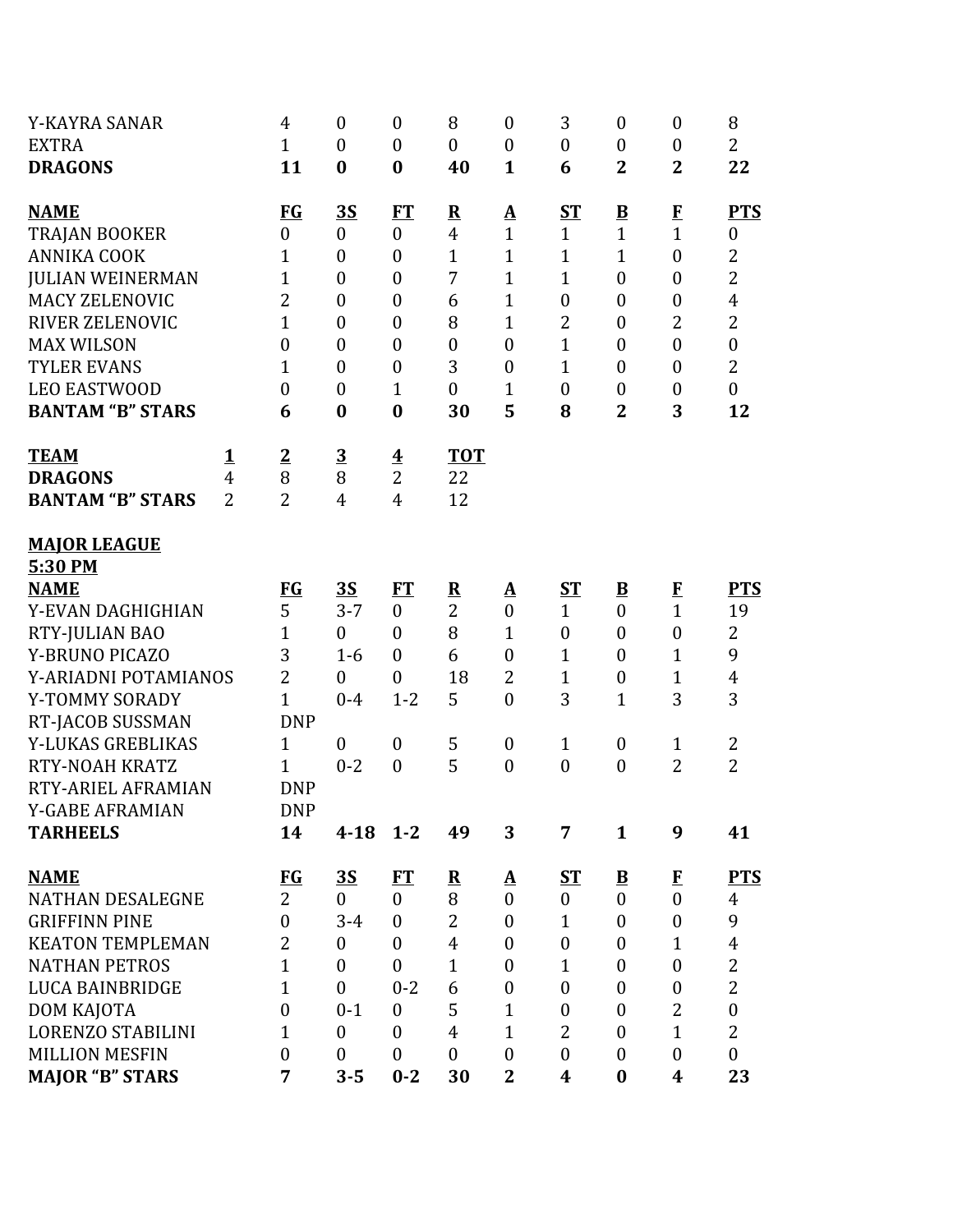| <b>TEAM</b><br><b>TARHEELS</b><br><b>MAJOR "B" STARS</b> | $\mathbf{1}$<br>14<br>4 | $\overline{2}$<br>$\overline{2}$<br>5    | $\overline{\mathbf{3}}$<br>11<br>10 | $\overline{\mathbf{4}}$<br>14<br>$\boldsymbol{4}$ | <b>TOT</b><br>41<br>23   |                  |                  |                          |                  |                  |
|----------------------------------------------------------|-------------------------|------------------------------------------|-------------------------------------|---------------------------------------------------|--------------------------|------------------|------------------|--------------------------|------------------|------------------|
| 6:40 PM                                                  |                         |                                          |                                     |                                                   |                          |                  |                  |                          |                  |                  |
| <b>NAME</b>                                              |                         | <b>FG</b>                                | <u>3S</u>                           | ET                                                | $\underline{\mathbf{R}}$ | Δ                | ST               | $\overline{\mathbf{B}}$  | $\mathbf{F}$     | <b>PTS</b>       |
| Y-LUCA BAINBRIDGE                                        |                         | $\mathbf{1}$                             | $\overline{0}$                      | $0 - 1$                                           | $\mathbf{0}$             | $\overline{0}$   | $\mathbf{0}$     | $\overline{0}$           | $\boldsymbol{0}$ | 2                |
| <b>Y-KYLE HABIB</b>                                      |                         | $\boldsymbol{0}$                         | $\boldsymbol{0}$                    | $2 - 2$                                           | $\mathbf{1}$             | $\overline{2}$   | $\mathbf{1}$     | $\boldsymbol{0}$         | $\mathbf{1}$     | $\overline{2}$   |
| Y-JACK FROOM                                             |                         | $\overline{0}$                           | $\boldsymbol{0}$                    | $1 - 2$                                           | $\overline{4}$           | $\overline{2}$   | $\mathbf{1}$     | $\boldsymbol{0}$         | $\boldsymbol{0}$ | $\mathbf{1}$     |
| Y-DASH WASSON                                            |                         | 5                                        | $\boldsymbol{0}$                    | $4 - 6$                                           | 4                        | $\boldsymbol{0}$ | $\mathbf{1}$     | $\boldsymbol{0}$         | $\boldsymbol{0}$ | 14               |
| Y-JACK SIMON                                             |                         | 1                                        | $\boldsymbol{0}$                    | $2 - 2$                                           | 9                        | $\overline{2}$   | $\boldsymbol{0}$ | $\boldsymbol{0}$         | 1                | $\overline{4}$   |
| Y-THEONE GREEN                                           |                         | 2                                        | $\boldsymbol{0}$                    | $\mathbf{0}$                                      | 3                        | $\overline{0}$   | $\boldsymbol{0}$ | $\boldsymbol{0}$         | $\mathbf{1}$     | $\overline{4}$   |
| Y-MATT GOLUBITSKY                                        |                         | 5                                        | $\boldsymbol{0}$                    | $0 - 2$                                           | 11                       | $\boldsymbol{0}$ | 2                | $\boldsymbol{0}$         | 3                | 10               |
| RN-SEBASTIAN RAMIREZ                                     |                         | 1                                        | $\boldsymbol{0}$                    | $1 - 2$                                           | $\mathbf{1}$             | 1                | $\overline{4}$   | $\boldsymbol{0}$         | 4                | 3                |
| RTY-JADEN FISHMAN                                        |                         | $\boldsymbol{0}$                         | $\boldsymbol{0}$                    | $3 - 4$                                           | $\overline{0}$           | $\mathbf{1}$     | $\overline{0}$   | $\boldsymbol{0}$         | $\mathbf{1}$     | 3                |
| <b>RTY-NATHAN PETROS</b>                                 |                         | $\overline{2}$                           | $\boldsymbol{0}$                    | $\boldsymbol{0}$                                  | $\mathbf{1}$             | $\boldsymbol{0}$ | $\mathbf{1}$     | $\boldsymbol{0}$         | $\mathbf{1}$     | $\overline{4}$   |
| <b>LEOPARDS</b>                                          |                         | 17                                       | $\bf{0}$                            | 13-21 34                                          |                          | 8                | 10               | $\bf{0}$                 | 12               | 47               |
| <b>NAME</b>                                              |                         | <b>FG</b>                                | <u>35</u>                           | <b>FT</b>                                         | $\underline{\mathbf{R}}$ | Δ                | $S_{\rm T}$      | $\underline{\mathbf{B}}$ | $\mathbf{F}$     | <b>PTS</b>       |
| EVAN DAGHIGHIAN                                          |                         | $\mathbf{0}$                             | $1 - 5$                             | $\boldsymbol{0}$                                  | $\mathbf{1}$             | $\overline{2}$   | $\boldsymbol{0}$ | $\boldsymbol{0}$         | $\boldsymbol{0}$ | 3                |
| <b>ESTEVAN RODRIGUEZ</b>                                 |                         | $\overline{0}$                           | $0 - 2$                             | $\boldsymbol{0}$                                  | $\mathbf{1}$             | $\overline{0}$   | $\boldsymbol{0}$ | $\boldsymbol{0}$         | $\mathbf{1}$     | $\overline{0}$   |
| <b>KEENAN BRYANT</b>                                     |                         | $\overline{0}$                           | $2 - 3$                             | $\mathbf{0}$                                      | $\mathbf{1}$             | $\boldsymbol{0}$ | $\mathbf{1}$     | $\boldsymbol{0}$         | $\mathbf{1}$     | 6                |
| <b>QUEST MILLER</b>                                      |                         | $\boldsymbol{0}$                         | $0 - 1$                             | $\mathbf{0}$                                      | $\mathbf{1}$             | $\mathbf{1}$     | $\boldsymbol{0}$ | $\boldsymbol{0}$         | 1                | $\boldsymbol{0}$ |
| <b>GRIFFINN PINE</b>                                     |                         | 1                                        | $\boldsymbol{0}$                    | $\boldsymbol{0}$                                  | $\boldsymbol{0}$         | $\boldsymbol{0}$ | $\mathbf{1}$     | $\boldsymbol{0}$         | $\boldsymbol{0}$ | $\overline{2}$   |
| <b>JOSH KAPLAN</b>                                       |                         | 5                                        | $\overline{0}$                      | $2 - 4$                                           | 7                        | $\boldsymbol{0}$ | 5                | $\boldsymbol{0}$         | $\overline{c}$   | 12               |
| <b>TIMOSHA MONCHER</b>                                   |                         | 1                                        | $0 - 1$                             | $\boldsymbol{0}$                                  | $\mathbf{1}$             | $\boldsymbol{0}$ | 3                | $\boldsymbol{0}$         | $\mathbf{1}$     | $\overline{2}$   |
| <b>TOMMY SORADY</b>                                      |                         | 2                                        | $0 - 2$                             | $\mathbf{0}$                                      | 3                        | $\boldsymbol{0}$ | $\overline{2}$   | $\boldsymbol{0}$         | 1                | $\overline{4}$   |
| <b>BRUNO PICAZO</b>                                      |                         | $\boldsymbol{0}$                         | $\boldsymbol{0}$                    | $\overline{0}$                                    | $\mathbf{1}$             | $\boldsymbol{0}$ | $\boldsymbol{0}$ | $\boldsymbol{0}$         | $\overline{2}$   | $\boldsymbol{0}$ |
| <b>GASPAR ANTAL</b>                                      |                         | 5                                        | $\boldsymbol{0}$                    | $\boldsymbol{0}$                                  | 12                       | $\mathbf{1}$     | 2                | $\mathbf{1}$             | 3                | 10               |
| <b>SAM RUBIN</b>                                         |                         | $\boldsymbol{0}$                         | $\boldsymbol{0}$                    | $1 - 1$                                           | $\mathbf{1}$             | $\boldsymbol{0}$ | $\boldsymbol{0}$ | $\boldsymbol{0}$         | $\mathbf{1}$     | 3                |
| MICHAEL HANASAB                                          |                         | $\boldsymbol{0}$                         | $\boldsymbol{0}$                    | $1 - 2$                                           | $\overline{2}$           | $\boldsymbol{0}$ | $\boldsymbol{0}$ | $\boldsymbol{0}$         | $\boldsymbol{0}$ | 3                |
| NIFTY TEWODROS                                           |                         | $\overline{0}$                           | $0 - 1$                             | $1 - 3$                                           | $\boldsymbol{0}$         | $\boldsymbol{0}$ | $\boldsymbol{0}$ | $\boldsymbol{0}$         | 3                | $\mathbf{1}$     |
| <b>GIAN LUCA TOSONOTTI</b>                               |                         | <b>DNP</b>                               |                                     |                                                   |                          |                  |                  |                          |                  |                  |
| <b>MAJOR ALL STARS</b>                                   |                         | 14                                       | $5 - 18$                            | $3 - 7$                                           | 31                       | $\boldsymbol{4}$ | 14               | $\mathbf{1}$             | 16               | 46               |
| <b>TEAM</b><br><b>LEOPARDS</b><br><b>MAJOR ALL STARS</b> | <u>1</u><br>9<br>10     | $\overline{2}$<br>11<br>$\boldsymbol{4}$ | $\overline{3}$<br>18<br>21          | $\overline{\textbf{4}}$<br>9<br>11                | <b>TOT</b><br>47<br>46   |                  |                  |                          |                  |                  |

END SEASON